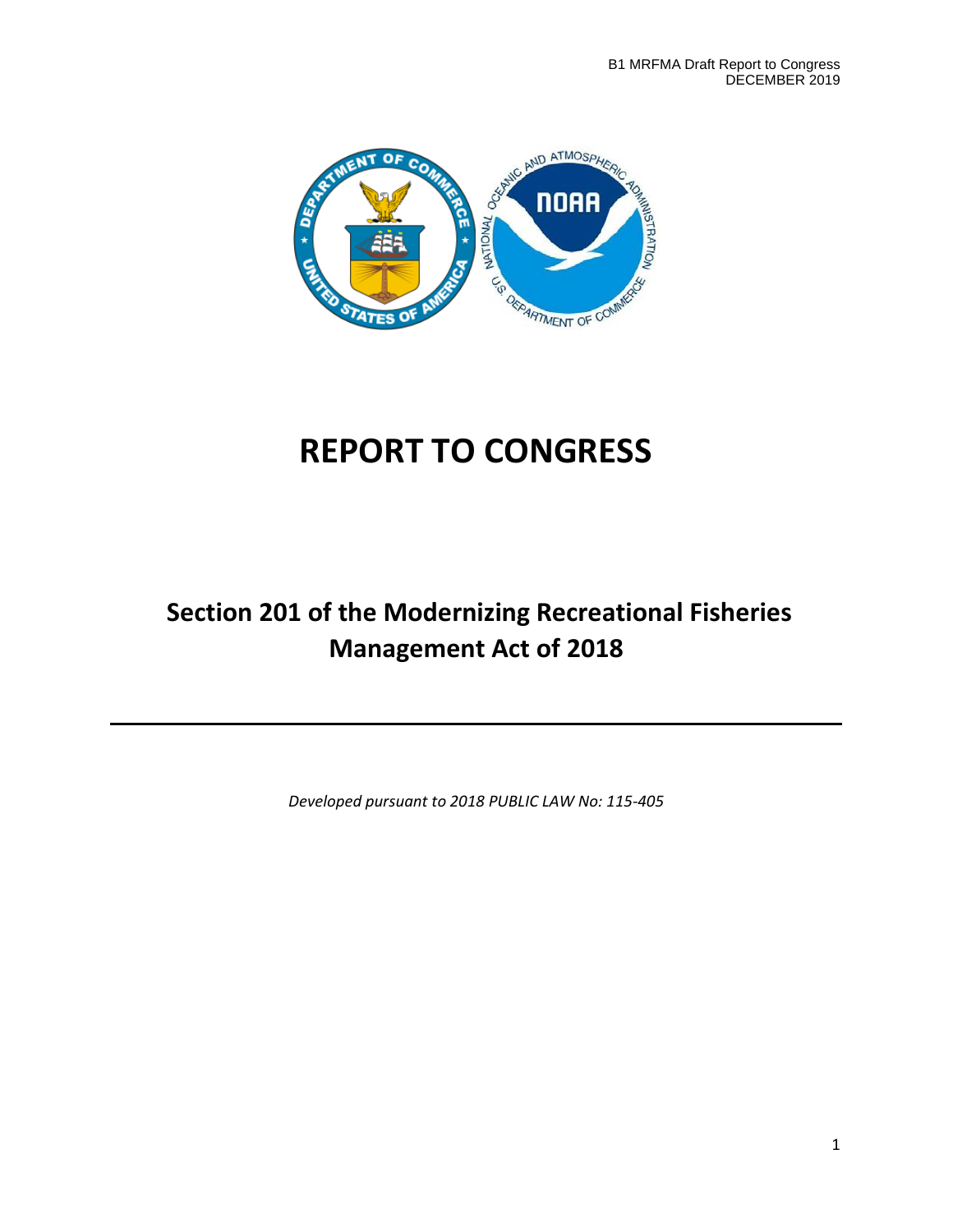Chris Oliver, Assistant Administrator for Fisheries

National Marine Fisheries Service National Oceanic and Atmospheric Administration

#### Neil A. Jacobs, Ph.D.

Assistant Secretary of Commerce for Environmental Observation and Prediction, Performing the Duties of Under Secretary of Commerce for Oceans and Atmosphere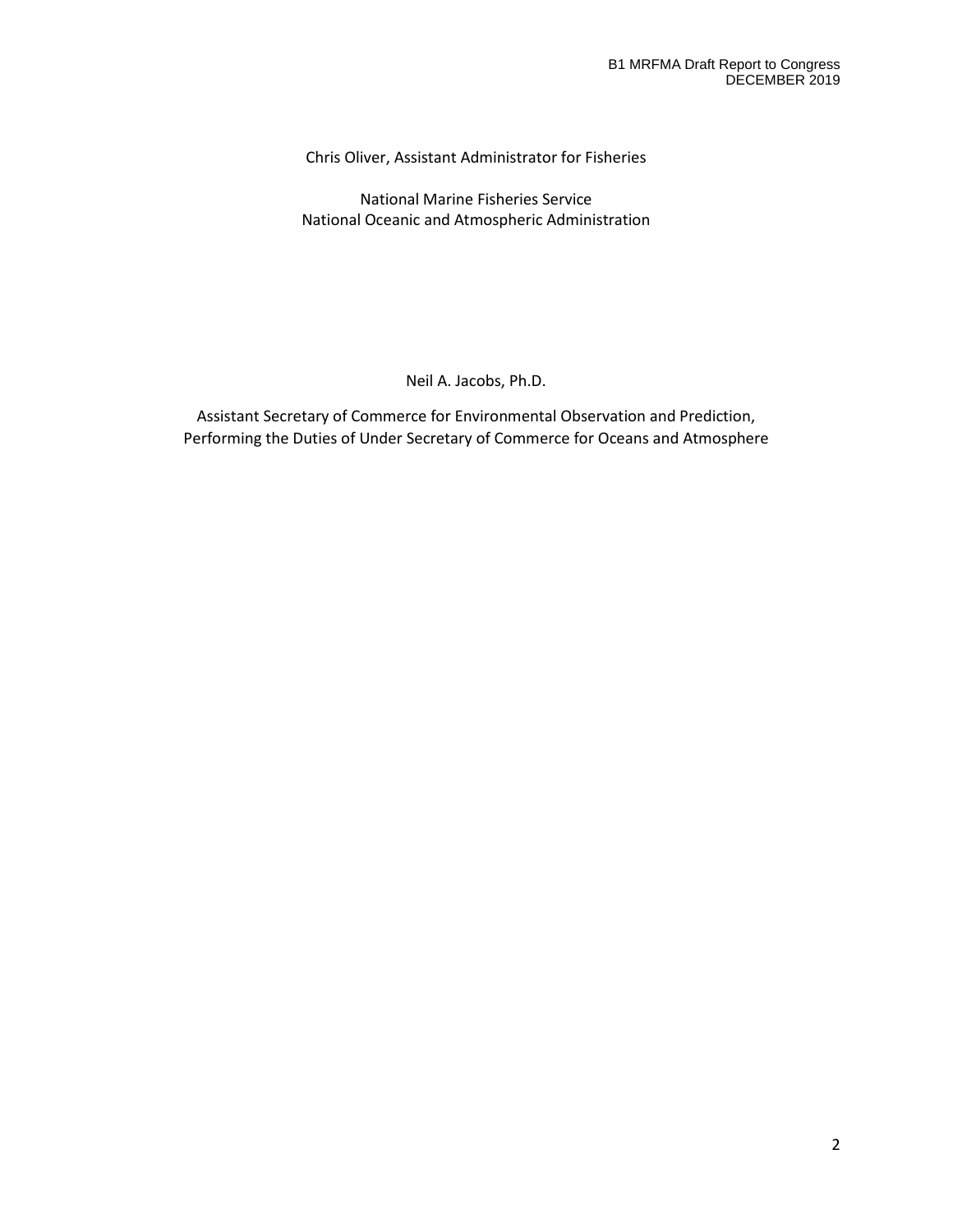#### 2018 PUBLIC LAW No: 115-405 INCLUDED THE FOLLOWING LANGUAGE

#### **SEC. 201. COOPERATIVE DATA COLLECTION.**

(a) Improving Data Collection And Analysis.—Section 404 [\(16 U.S.C. 1881c\)](http://uscode.house.gov/quicksearch/get.plx?title=16§ion=1881c) is amended by adding at the end the following:

"(e) Improving Data Collection And Analysis.—

"(1) IN GENERAL.—Not later than 1 year after the date of enactment of the Modernizing Recreational Fisheries Management Act of 2017, the Secretary shall develop, in consultation with the science and statistical committees of the Councils established under section 302(g) and the Marine Fisheries Commissions, and submit to the Committee on Commerce, Science, and Transportation of the Senate and the Committee on Natural Resources of the House of Representatives a report on facilitating greater incorporation of data, analysis, stock assessments, and surveys from State agencies and nongovernmental sources described in paragraph (2), to the extent such information is consistent with section 301(a)(2), into fisheries management decisions.

"(2) CONTENT.—In developing the report under paragraph  $(1)$ , the Secretary shall—

"(A) identify types of data and analysis, especially concerning recreational fishing, that can be used for purposes of this Act as the basis for establishing conservation and management measures as required by section 303(a)(1), including setting standards for the collection and use of that data and analysis in stock assessments and surveys and for other purposes;

"(B) provide specific recommendations for collecting data and performing analyses identified as necessary to reduce uncertainty in and improve the accuracy of future stock assessments, including whether such data and analysis could be provided by nongovernmental sources; and

"(C) consider the extent to which the acceptance and use of data and analyses identified in the report in fishery management decisions is practicable and compatible with the requirements of section 301(a)(2)."

THIS REPORT RESPONDS TO THIS CONGRESSIONAL REQUEST.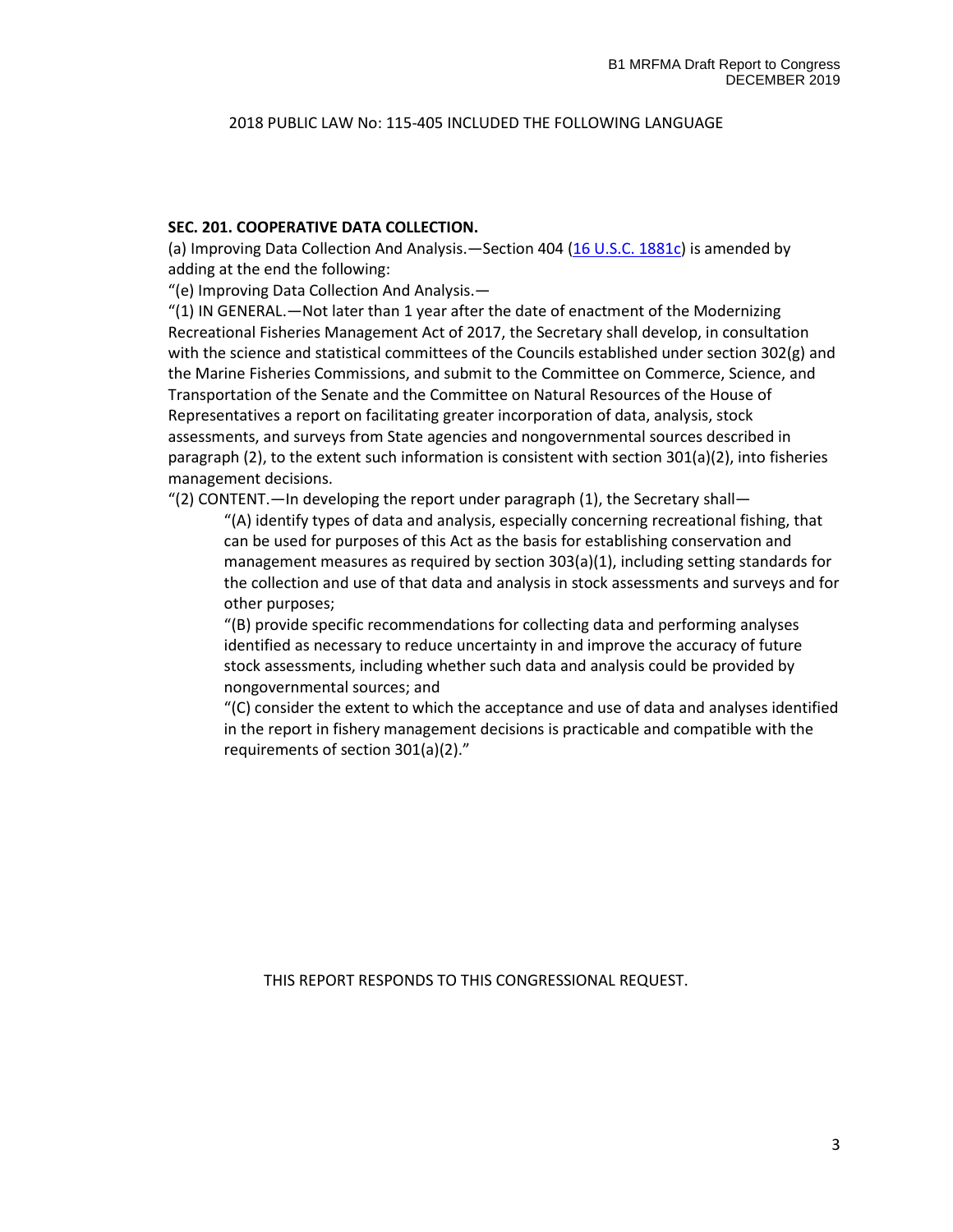# **Introduction**

Section 201 of the Modernizing Recreational Fisheries Management Act of 2018 (Modern Fish Act), as excerpted below, requires this report to Congress that addresses improvements in and analysis of data collections by States and non-governmental organizations.

#### **SEC. 201. COOPERATIVE DATA COLLECTION.**

(a) Improving Data Collection And Analysis.—Section 404 [\(16 U.S.C. 1881c\)](http://uscode.house.gov/quicksearch/get.plx?title=16§ion=1881c) is amended by adding at the end the following:

"(e) Improving Data Collection And Analysis.—

"(1) IN GENERAL.—Not later than 1 year after the date of enactment of the Modernizing Recreational Fisheries Management Act of 2017, the Secretary shall develop, in consultation with the science and statistical committees of the Councils established under section 302(g) and the Marine Fisheries Commissions, and submit to the Committee on Commerce, Science, and Transportation of the Senate and the Committee on Natural Resources of the House of Representatives a report on facilitating greater incorporation of data, analysis, stock assessments, and surveys from State agencies and nongovernmental sources described in paragraph (2), to the extent such information is consistent with section  $301(a)(2)$ , into fisheries management decisions. "(2) CONTENT.—In developing the report under paragraph  $(1)$ , the Secretary shall—

"(A) identify types of data and analysis, especially concerning recreational fishing, that can be used for purposes of this Act as the basis for establishing conservation and management measures as required by section 303(a)(1), including setting standards for the collection and use of that data and analysis in stock assessments and surveys and for other purposes;

"(B) provide specific recommendations for collecting data and performing analyses identified as necessary to reduce uncertainty in and improve the accuracy of future stock assessments, including whether such data and analysis could be provided by nongovernmental sources; and

"(C) consider the extent to which the acceptance and use of data and analyses identified in the report in fishery management decisions is practicable and compatible with the requirements of section  $301(a)(2)$ ."

The National Marine Fisheries Service (NMFS) has previously developed numerous documents that provide scientific guidance on standards for data, analysis, stock assessments, and surveys in accordance with the Magnuson-Stevens Fishery Conservation and Management Act (MSA). In particular, the National Standard 2 guidelines, described later in this document, provide standards for determining that fishery management is based upon the best scientific information available. This report describes current practice and guidance on the subject, and recommends further actions to streamline the incorporation of non-agency data into analyses and assessments.

# **Types of Data and Analysis Used in Fishery Management**

NMFS uses a wide variety of data in stock assessments. Major categories of data include catch, abundance, biological, ecosystem, and socioeconomic data. Data sources also can be categorized into fishery-dependent data collected in the course of fishing operations, and fishery-independent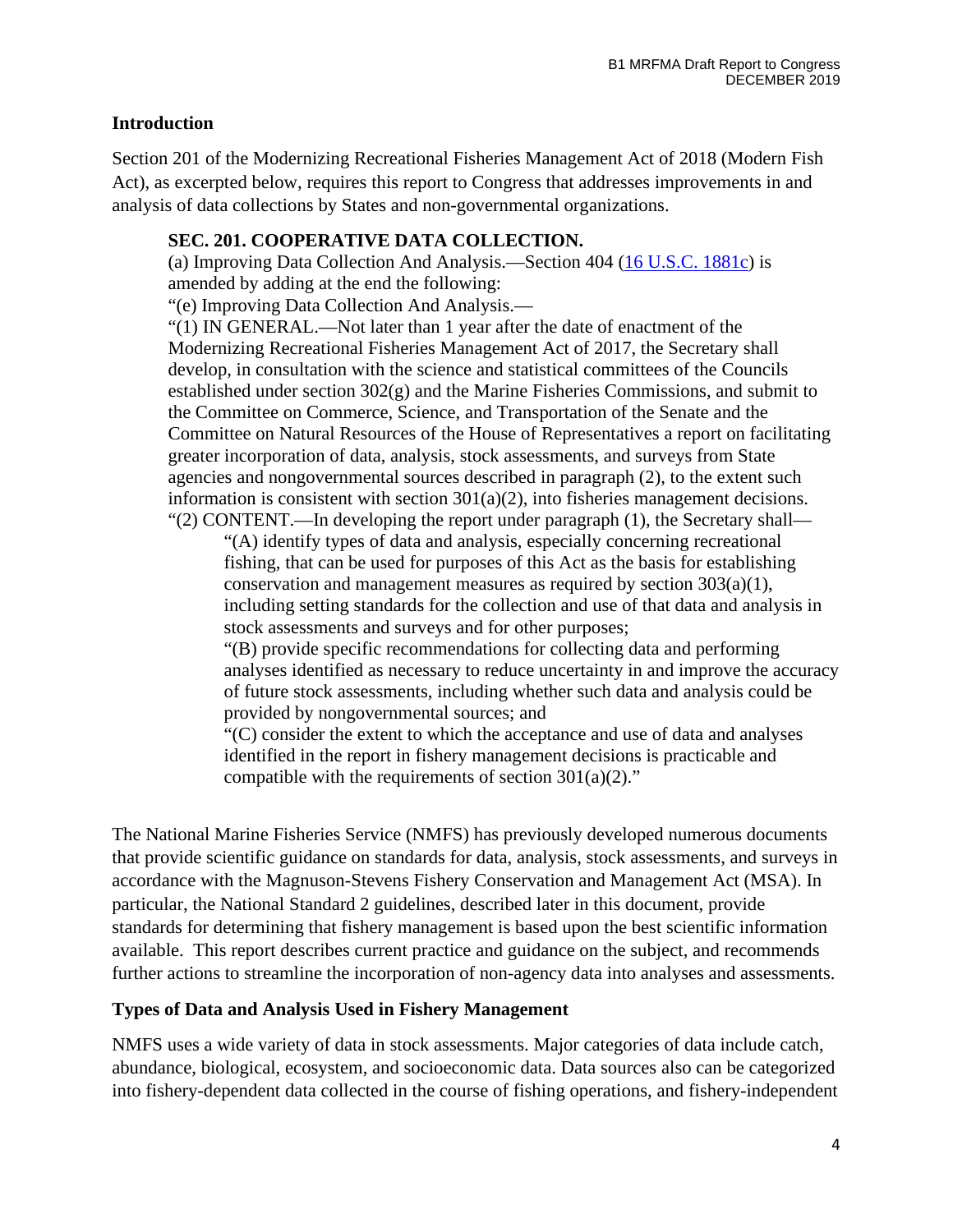data collected from non-fishing surveys. In addition, NMFS has many cooperative data collection programs, which often collect data in combination with state agencies and the fishing industry. Fishery-dependent data are collected as part of commercial, recreational, or subsistence/cultural/tribal fishery activities. These data provide information on the landings and bycatch of the fishery as well as the biological composition of the catch (i.e., age, size, sex, and species). Fishery-independent data are collected using standardized scientific surveys, which use consistent methods over space and time to maintain objectivity and obtain an accurate perception of wild fish stock dynamics. These data include abundance, distribution, and demographics of fish stocks in their natural environments. NOAA has invested heavily in fishery-dependent and fishery-independent data collection in order to produce long time series of information from numerous sources, which can be used in stock assessments. The following sections briefly describe these data types, along with important types of related analyses.

Catch: Catch refers to the removals of fish of a given stock (or stock complex) due to fishing and other factors. Total catch is an important component of all stock assessments because it indicates the scale of fishing mortality imposed on a stock by commercial, recreational, or tribal fishing efforts and is required to account for annual catch limits under the MSA. The two main types of catch data are commercial and recreational, although subsistence and tribal fisheries in much smaller amounts also contribute to total removals for some stocks. Commercial sources of catch data include: reports from ports, markets, and dealers; observer programs; vessel monitoring systems; and self-reports (including logbooks, trip tickets, and dealer reports). Generally, catch is measured as a census of landings receipts and at-sea discards are estimated from observer coverage for a subset of the fishing trips. Recreational sources of catch and effort data are provided through the Marine Recreational Information Program (MRIP), the national data collection program for recreational data (except for Alaska and Texas which use similar data collection tools to estimate recreational harvest). To estimate the amount of recreational fishing effort in a region, MRIP conducts phone or mail surveys of registered recreational fishermen. Additionally, in-person shore-side surveys (called "intercept surveys") are conducted to estimate the catch and effort associated with individual trips. Finally, multiplying total effort estimated from the phone/mail surveys by the estimated average catch/effort for each trip provides estimates of the total recreational catch. Different methods involving on-site collection of both effort and catch are utilized on the Pacific coast, and self-reporting of catch and effort is utilized in some for-hire fisheries and specialized applications.

Abundance: Data on stock abundance over time are important for evaluating a stock's response to fishing and other factors. Stock assessments that do not include abundance data are considered data-limited. Abundance data may be relative (e.g., percent change in stock size over time) or absolute (total) abundance (e.g., measures of stock size in terms of total numbers or weight). When available, absolute abundance estimates are preferred, mainly because they provide a solid foundation for stock assessment analyses by anchoring the assessment model at a scale that reflects actual stock biomass. Fishery-dependent catch per unit effort (CPUE) can serve as a proxy for changes in relative fish abundance, but with less confidence than fishery independent survey data, due to changes in industry fishing methods over time. Advanced technology and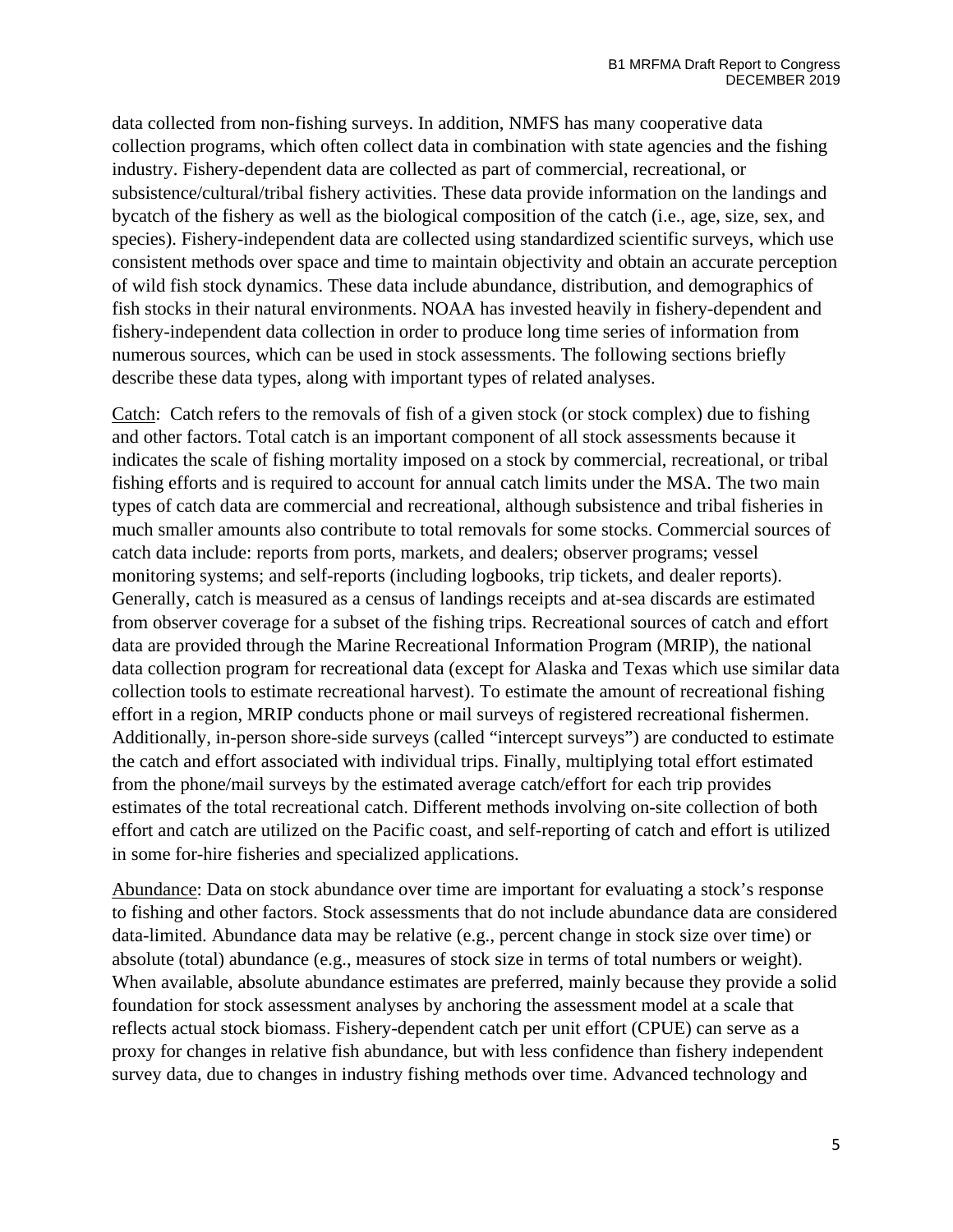advanced statistical methods are beginning to provide ways to improve the calibration of fisherydependent CPUE.

Biological: Biological samples of fish collected to support stock assessments can provide information on age, length, weight, sex, reproduction (e.g., maturity and fertility or fecundity), genetic information, and natural mortality (i.e., not caused by fishing). Fish samples are collected from both fishery-dependent and fishery-independent sources. Genetic data (or genomics) may be used to determine stock structure (i.e., the spatial boundaries of a stock) and evaluate whether the definition for a managed stock is consistent with the biological stock. New genetics methods such as environmental DNA and others hold promise for improvements in abundance estimation.

Ecosystem and Socioeconomic: Other types of data include information about ecosystem and socioeconomic dynamics. For instance, fluctuations in ecosystem productivity directly influence fish stock productivity and the location and effectiveness of fishing may be influenced by changing ecosystems, market dynamics, and fishing strategies. Thus, as we continue to improve our understanding of the connections between fish, fisheries, and their ecosystems, a clear opportunity emerges to improve assessments by expanding their scope to incorporate important ecosystem and socioeconomic connections.

Analyses: Stock assessment analyses incorporate data from fisheries, surveys, and biological studies into population models to characterize the status of a fish stock with respect to overfishing and overfished limits, and to provide catch and stock forecasts. These forecasts are used by the Councils' Scientific and Statistical Committees to establish the acceptable catch levels and overfishing limits according to sustainable harvest policies developed by the Councils in fishery management plans. Finally, the Councils set Annual Catch Limits that are approved and implemented by NMFS.

Although stock assessments are the primary analyses used to determine catch limits, other forms of analysis may inform managers, including those providing information about stock structure, range, productivity, as well as socioeconomic studies on fishing patterns and behavior, as well as economic impacts of management decisions.

# **The Inclusion of State and Non-governmental Sources**

The current data collection process for inclusion of state and non-governmental data into stock assessments is sophisticated, transparent, and effective. State and non-governmental data are frequently incorporated into fisheries management decisions through cooperative data collection programs, such as the Fishery Information Networks (FINs), MRIP state supplemental surveys, Research Set-Aside programs (in the Northeast and Mid-Atlantic) or cooperative fisheryindependent survey programs such as the Southeast Area Monitoring and Assessment Program (SEAMAP). Additionally, non-governmental data sets, most frequently those collected by state agencies, can be *and are* incorporated into stock assessments. Some regions have data workshops, during which different institutions and stakeholders collaboratively review numerous data sources to consider for inclusion in stock assessments. In other regions, states or external entities may submit their data to the stock assessment process for consideration. In all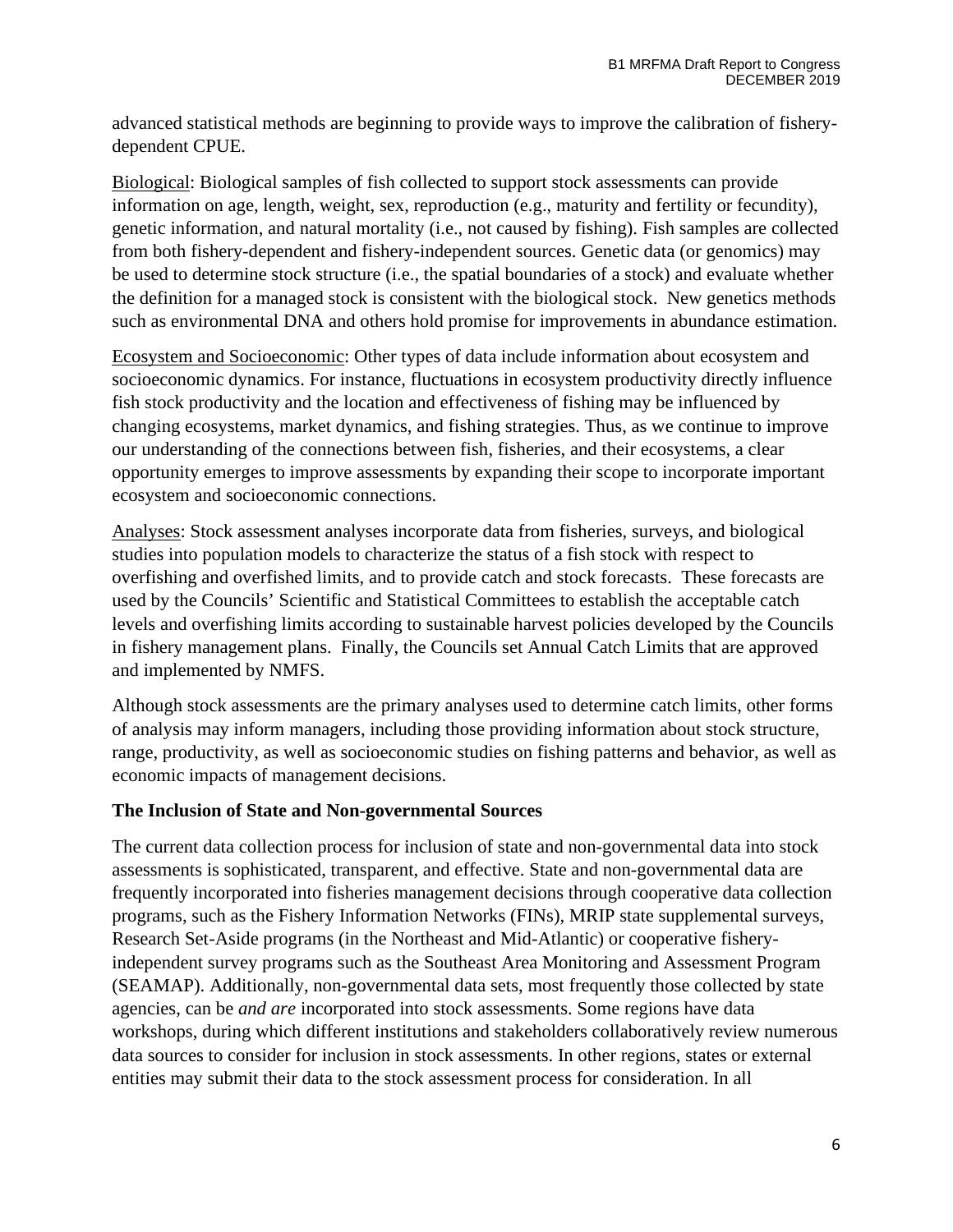circumstances, the data must undergo a rigorous peer review (more information to follow) prior to its inclusion in an assessment.

#### **Improving Accuracy and Precision of Data and Stock Assessments**

NMFS and its partners recognize that improvements can always be made to its scientific and management processes, including the incorporation of peer reviewed data from our state, academic, and other non-governmental partners. Data collection is the essential component of the stock assessment enterprise, and is the largest portion of NMFS scientific budget. Despite the high-quality data collection and monitoring programs that NMFS operates, additional, peer reviewed data can improve assessments, provided the data are useful to the stock assessment models and meet scientific standards that can be formatted in accordance with stock assessment modeling requirements. Increased use of nongovernmental data can provide cost efficiencies to NMFS as well as increase transparency and communication with partners.

NMFS has improved the incorporation of additional nongovernmental data sources into stock assessments. The most recent update to the Stock Assessment Improvement Plan (SAIP), "Implementing a Next Generation Stock Assessment Enterprise"[1](#page-6-0) had numerous recommendations related to data collection, including collecting more data, especially in cost efficient ways which can include the use of new technologies as well as the use of partnerships. The SAIP includes recommendations on maintaining data collection programs, expanding the use of new technologies, as well as expanding partnerships. For example, partnerships with industry, state, or academic partners to operate surveys can help fill gaps in survey coverage. The agency is currently implementing the recommendations of the SAIP.

NMFS has also improved recreational catch estimation based on strategic external reviews. MRIP was originally established in 2008 to address the recommendations in the National Research Council's 2006 *Review of Recreational Survey Methods* [2](#page-6-1) for improvements to earlier surveys designed to produce statistics describing marine recreational fishing catch and effort nationally. MRIP's Strategic Plan<sup>[3](#page-6-2)</sup>, adopted in 2017, maintains the program's commitment to continuous improvement of survey designs and results, including strategies and tactics that address the following goal:

# **"**Goal 4—Ensure Sound Science

*Maintain a strong science foundation for the program that includes robustness, integrity, transparency, and innovation, and that develops and incorporates new advancements in survey design and data collection and analysis."*

The tactics that accompany Goal 4 include seeking periodic "independent reviews of current and proposed survey designs, estimation methods, and data collection technologies that are on the MRIP Certification Track." NMFS has established a framework<sup>[4](#page-6-3)</sup> for addressing the recommendations that resulted from the 2006 NRC review and a more recent 2017 review of

<span id="page-6-0"></span><sup>1</sup> <https://spo.nmfs.noaa.gov/sites/default/files/TMSPO183.pdf>

<span id="page-6-1"></span><sup>2</sup> http://dels.nas.edu/Report/Review-Recreational-Fisheries-Survey-Methods/11616

<span id="page-6-2"></span><sup>3</sup> https://www.fisheries.noaa.gov/resource/document/mrip-strategic-plan-2017-2022

<span id="page-6-3"></span><sup>4</sup> https://www.fisheries.noaa.gov/resource/document/mrip-framework-addressing-2017-national-academiesrecommendations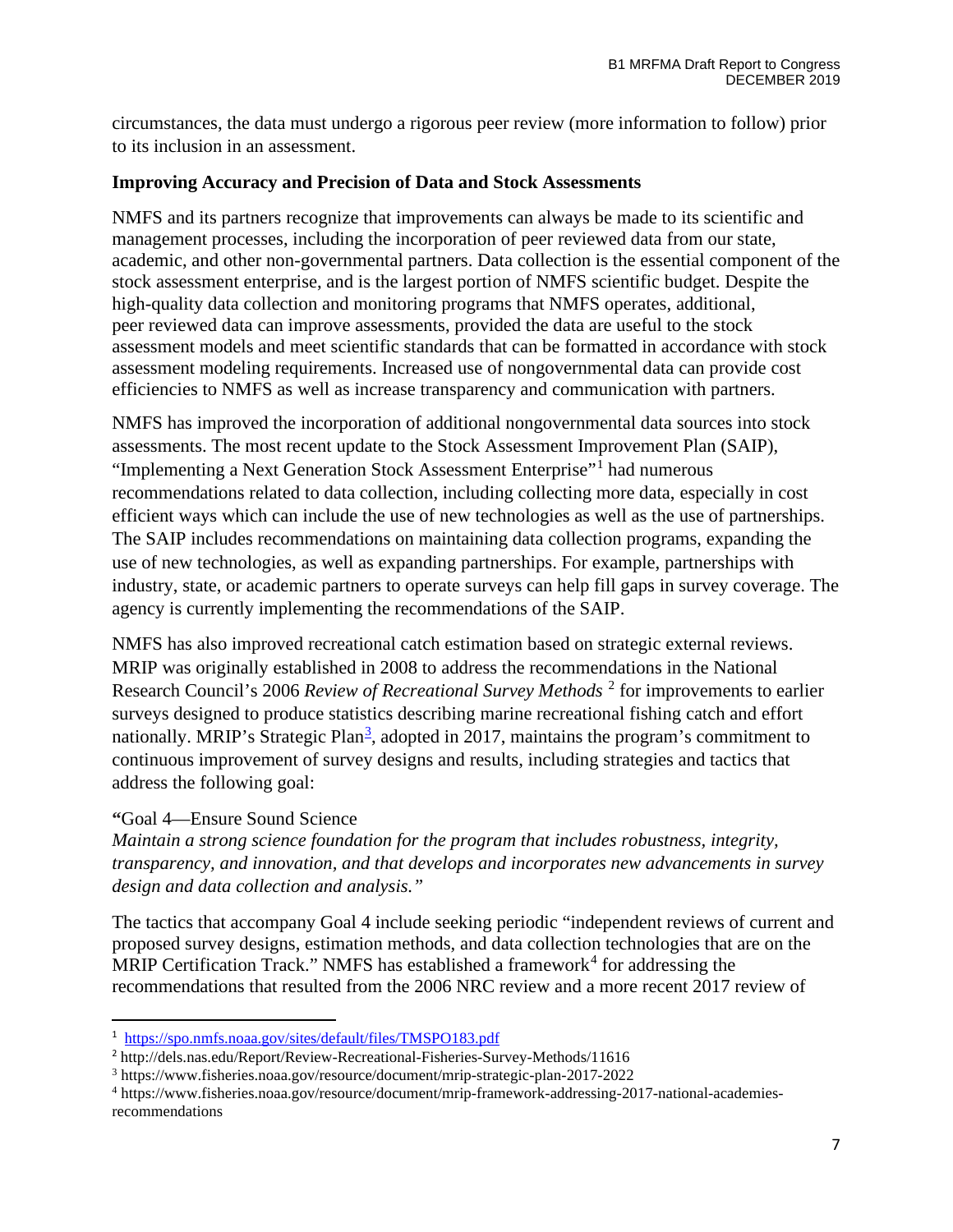MRIP by the National Academies of Science, Engineering, and Medicine, and will be reporting to Congress on progress, as required by the Modern Fish Act.

#### **Best Scientific Information as Basis for Fishery Management**

#### National Standard 2 Guidelines

MSA National Standard 2 (NS2) states that "conservation and management measures shall be based upon the best scientific information available." Under NS2, NMFS holds its fisheries science and management enterprise to the highest scientific standards, including the use of external peer review and the use of Scientific and Statistical Committees (SSC) in the management process. Guidelines for NS2 on the processes and standards to ensure science quality were completed in 2013. The NS2 Guidelines are not overly prescriptive, but lay out the widely accepted criteria for evaluating best scientific information available: inclusiveness, objectivity, transparency, timeliness, verification, validation, and peer review.

The NS2 Guidelines acknowledge the high quality standards of data collection, as well as address gaps in government data collection. A few selected sections which relate to data standards include:

- Under Transparency, "Scientific information products should describe data collection methods, report sources of uncertainty or statistical error, and acknowledge other data limitations. Such products should explain any decisions to exclude data from analysis…Finally, such products should openly acknowledge gaps in scientific information."
- Under Timeliness, "Sufficient time should be allotted to audit and analyze recently acquired information to ensure its reliability. Data collection methods are expected to be subjected to appropriate review before providing data used to inform management decisions."
- Under Verification and Validation, "Methods used to produce scientific information should be verified and validated to the extent possible. Verification means that the data and procedures used to produce the scientific information are documented in sufficient detail to allow reproduction of the analysis by others with an acceptable degree of precision. External reviewers of scientific information require this level of documentation to conduct a thorough review.

Overall, the NS2 Guidelines allow for, and encourage, the use of nongovernmental sources of data, as long as those data undergo the same rigorous review to be considered best scientific information available (BSIA). Under Inclusiveness, "Alternative scientific points of view should be acknowledged and addressed openly when there is a diversity of scientific thought." And "Relevant local and traditional knowledge (*e.g.,* fishermen's empirical knowledge about the behavior and distribution of fish stocks) should be obtained, where appropriate, and considered when evaluating the BSIA." Also, under FMP Development, "An FMP should identify scientific information needed from other sources to improve understanding and management of the resource, marine ecosystem, the fishery, and fishing communities."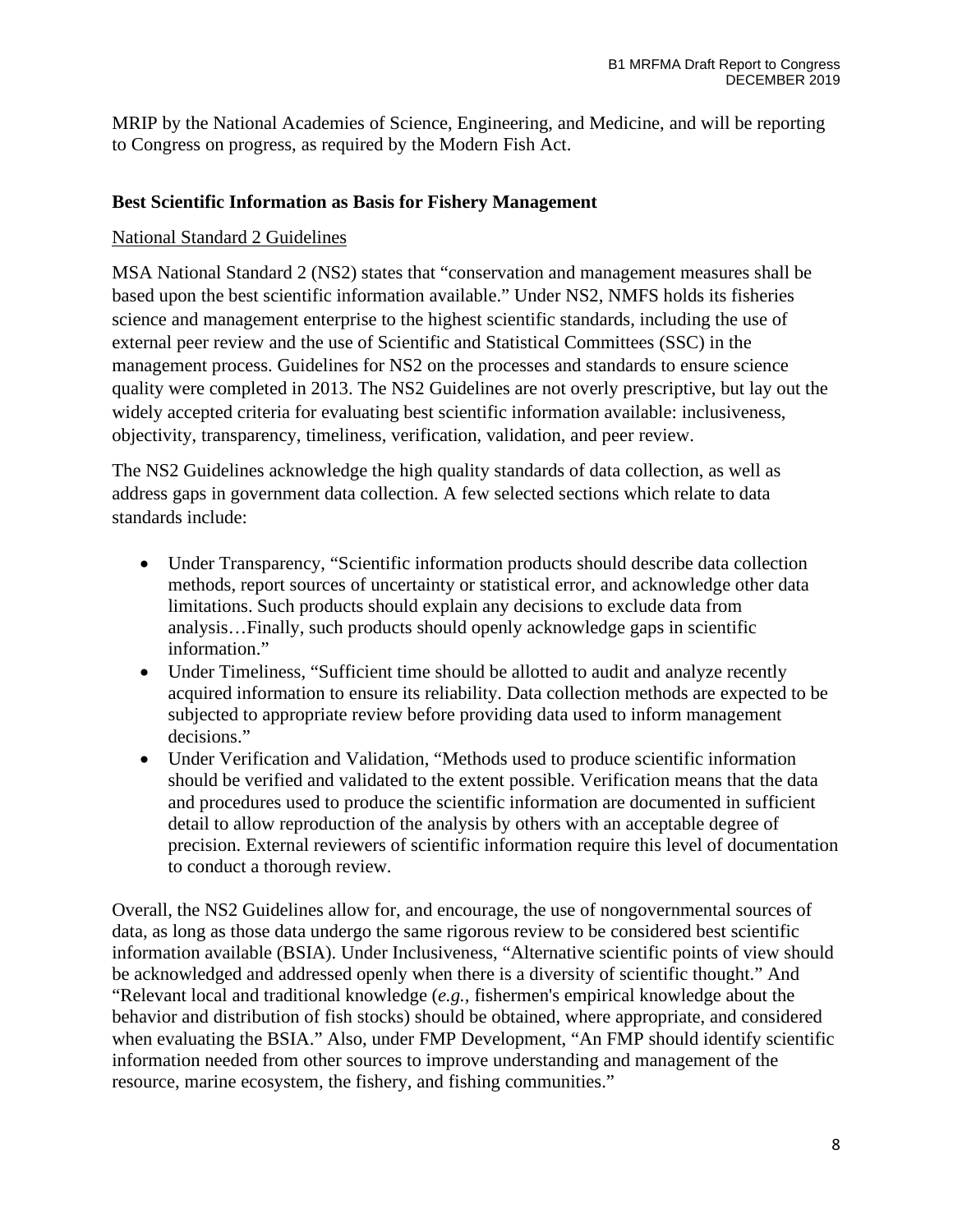The Guidelines state that "The information submitted by various data suppliers should be comparable and compatible, to the maximum extent possible." And "Scientific information that is used to inform decision making should include an evaluation of its uncertainty and identify gaps in the information."

Peer review is an important element of the NS2 Guidelines and they adopt many of the Office of Management and Budget (OMB) peer review standards (OMB, 2004). These standards include balance in expertise, knowledge, and bias; lack of conflicts of interest; independence from the work being reviewed; and transparency of the peer review process. The NS2 Guidelines recognize that varying degrees of independence may be required for various reviews depending on the novelty, controversy, and complexity of the review. For example, an assessment update may be sufficiently reviewed with only regional expertise, while a review of emerging methods or controversial topics may require a more rigorous, independent peer review process. Deciding on an appropriate scope for the review is linked with how best to balance the need for a high quantity of assessments for timely management decisions with the need for rigorous peer reviews when necessary.

NMFS also has published a decision in the *Federal Register[5](#page-8-0)* on peer review, which recognizes the five regional peer review processes as compliant with NS2. Each Council and their respective SSCs incorporate both internal and external peer reviews of their respective stock assessments. The regional peer review processes vary, though all meet NS2 requirements. These processes have mechanisms in place for incorporating new data into assessments.

# SAIP Recommendations

As previously discussed, the SAIP recognizes the high-quality data standards and peer review in place in the fisheries science and management system. It also recognizes sources for improvement, including creating more partnerships to improve data collection as well as streamlining the peer review process through the formalization of research vs. operational assessments. For research assessments (which include major changes to data sources or model configurations), the SAIP recommends that:

- "Stakeholder involvement is also encouraged so outside data, analyses, and ideas can be evaluated, and trust in potential changes is built from the beginning.
- New procedures, data sets, and configurations are made available to conduct new assessments, address issues with operational assessments, or make general improvements.
- For research assessments to be accepted into the next operational assessment there must be a long-term commitment to collect and provide the accepted data and methods.
- New procedures, data, and findings with application to particular stocks should be fully documented to support use and serve as reference in future operational assessments."

The SAIP also recognizes that "On occasion, entities other than NMFS conduct assessments of federally managed stocks. These assessments may be well integrated into the management

<span id="page-8-0"></span><sup>5</sup> https://www.federalregister.gov/documents/2016/08/16/2016-19522/magnuson-stevens-act-provisions-nationalstandard-2-scientific-information-regional-peer-review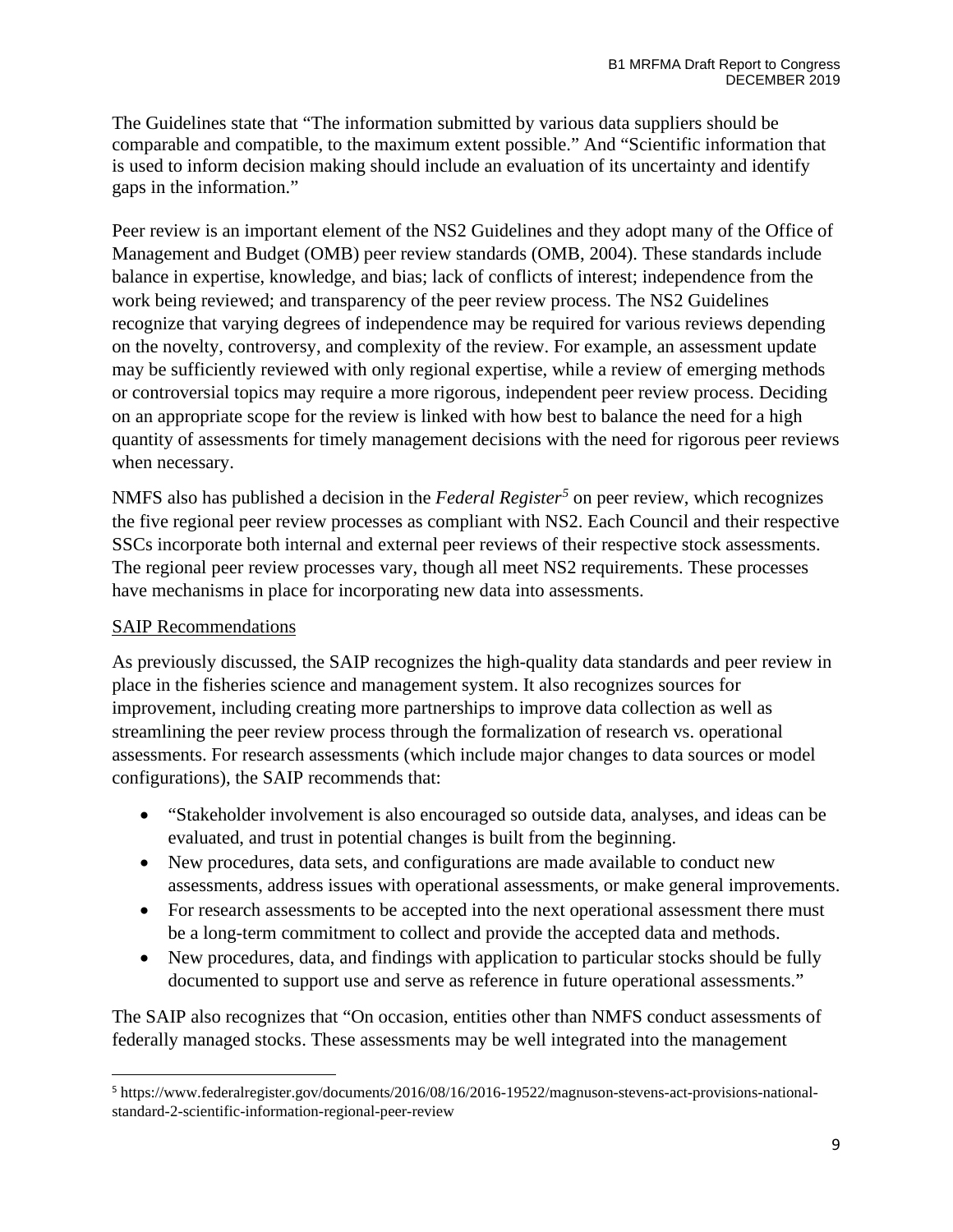process or outside normal procedures. Typically, external assessments are commissioned by a stakeholder either to fill a data gap that is not being addressed or to provide an alternative perspective in an ongoing assessment. External assessments can be helpful when they provide advice for stocks that cannot be assessed in a timely fashion, thereby assisting with the assessment workload, or when they contribute additional analyses for consideration in an ongoing assessment. However, external assessments can also be disruptive, especially when they are provided late in the management process or without sufficient documentation to critically evaluate the approach. In these cases, the assessment tends to compete or conflict with the federal stock assessment without being subject to an equivalent level of peer review. As the contribution of external assessments continues to increase, many Councils have developed, or are developing, protocols for including these assessments in the management process."

#### Citizen Science Guidance

Other types of outreach and collaboration programs generate data for use in science, including cooperative research, indigenous and local ecological knowledge, and citizen science. The Crowdsourcing and Citizen Science Act (2017) provides authority for federal agencies to conduct citizen science projects to advance agency missions. NOAA has several citizen science programs and projects which support agency missions ranging from weather forecasting, to mapping the seafloor, to supporting living marine resource management and is working to expand citizen science at NOAA from outreach and education to a recognized, supported component of research.

The NOAA Science Advisory Board recently published a report on "Potential for Citizen Science in Support of Data Needs for Ecosystem-Based Science." This report recognized that "data from CS programs can be integrated with information from surveys, cruises and sensors deployed by agencies and academic scientists. However, there is a need for careful program design, data review, and quality control to ensure that citizen science efforts produce valuable data that is accepted by the mainstream scientific community."

#### MRIP

MRIP has been expanded recently to include regionally specialized surveys conducted by state partners. To ensure recreational catch and effort data are consistent across the nation's fisheries and derived from methods that are scientifically robust, MRIP established a certification process for catch and effort survey methods which has been formalized recently in the NMFS Policy Directive 04-114.<sup>[6](#page-9-0)</sup> Certified survey and estimation methods meet a shared set of standards, undergo independent peer review, and receive approval from the MRIP Executive Steering Committee and NMFS leadership. Once certified, new surveys are eligible for MRIP funding and consideration in federal stock assessments and fisheries management. A certification review can also be requested by a sponsor for legacy surveys already in use that are either seeking recommendations for survey design improvements or are planning to implement changes.

<span id="page-9-0"></span><sup>6</sup> https://www.fisheries.noaa.gov/national/laws-and-policies/science-and-technology-policy-directives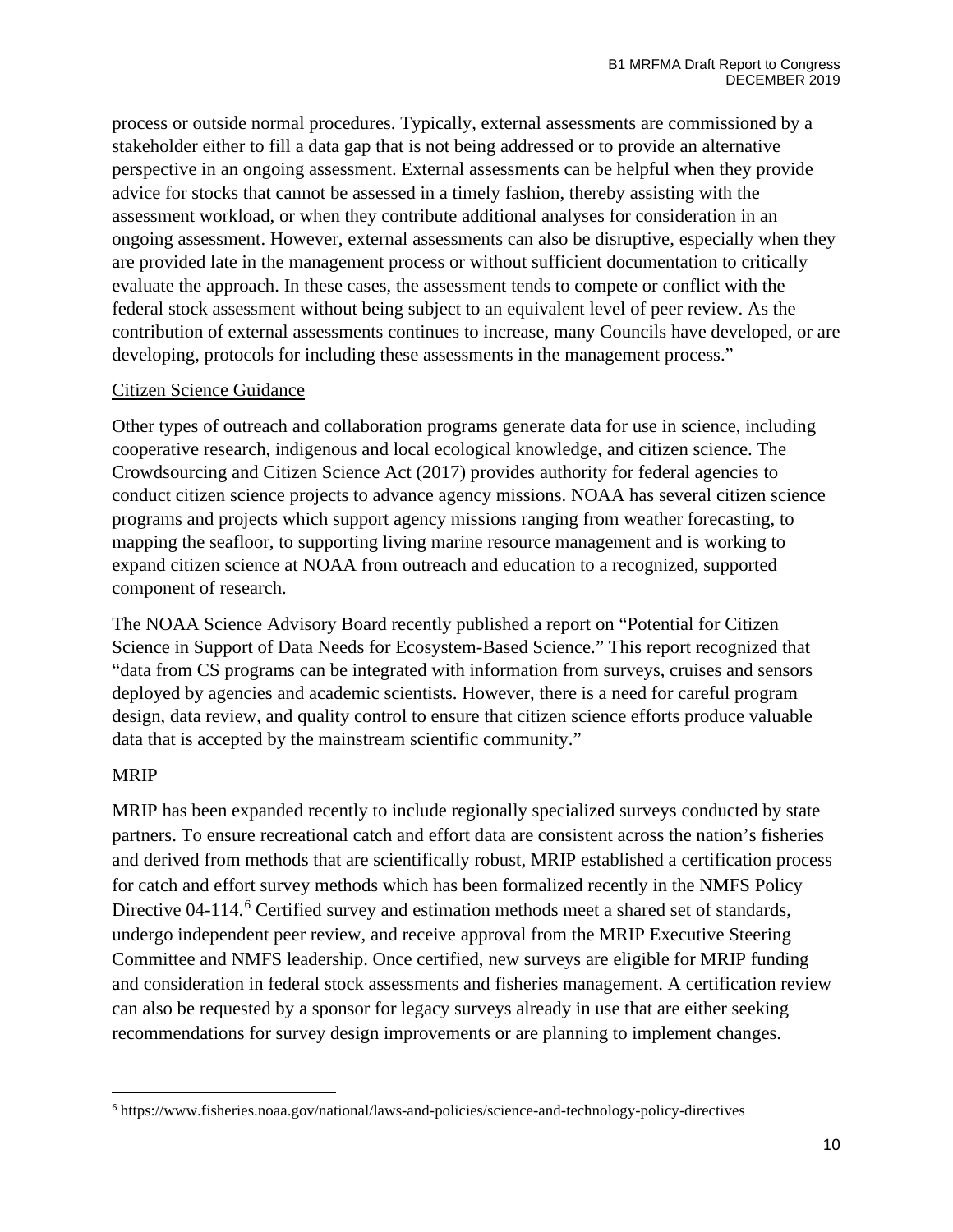In addition to the current general surveys outlined above, MRIP has investigated the suitability of mandatory and voluntary or opt-in mobile applications by which anglers can self-report data for consideration in stock assessments. Findings and recommendations to date are included in NMFS' Report to Congress on electronic reporting options.<sup>[7](#page-10-0)</sup>

#### **Recommendations**

The current fisheries scientific and management system can sufficiently address and incorporate state agency and nongovernmental data sources. Provided that these data, analyses, assessments, and surveys undergo the same rigorous scientific review as governmental products, they currently can be, and are, incorporated into fisheries management decisions. Nonetheless, NMFS recognizes that there could be greater incorporation and there is sometimes a perception that these other sources are ignored or not used. A few recommendations follow:

For State or Nongovernmental Partners:

- 1. To the extent practicable, acceptable assessment data should be based on: a) sampling within a plan for covering the entire stock range, b) relatively long time-series and commitment to maintain data collection for the foreseeable future, and c) peer-reviewed sampling design.
- 2. Partners designing scientific studies should reach out early and often to stock assessment staff. In these cases, it allows assessment staff to help shape the sampling strategy and output indicators that work best with their models. It also provides sufficient time to review the data.
- 3. To the extent practicable, data and analyses should be delivered in the format most appropriate for intake into assessments models or management systems, and for publishing in publicly available federal data systems.

For NMFS and Fishery Management Councils (and their SSCs)

- 1. Develop and document a clear process for reviewing new data prior to incorporation into an assessment, particularly a new assessment or a research/benchmark assessment. This process could be similar to the public data review workshops (such as SEDAR in the Southeast), and could include the SSCs, or other methods. While peer review of assessments includes review of the data used, having a prior review step could facilitate the incorporation of new data.
- 2. Consider identifying a liaison at NMFS Science Centers or Councils to assist nongovernmental entities in designing studies and/or connect them with the appropriate assessment staff at the appropriate steps in the assessment process for the consideration of their data.
- 3. Liaisons could develop communication and outreach regarding data needs and data collection programs, and work with cooperative research staff and grant programs, as

<span id="page-10-0"></span><sup>7</sup> https://www.fisheries.noaa.gov/feature-story/noaa-fisheries-explores-electronic-reporting-supplemental-sourcerecreational-fishing